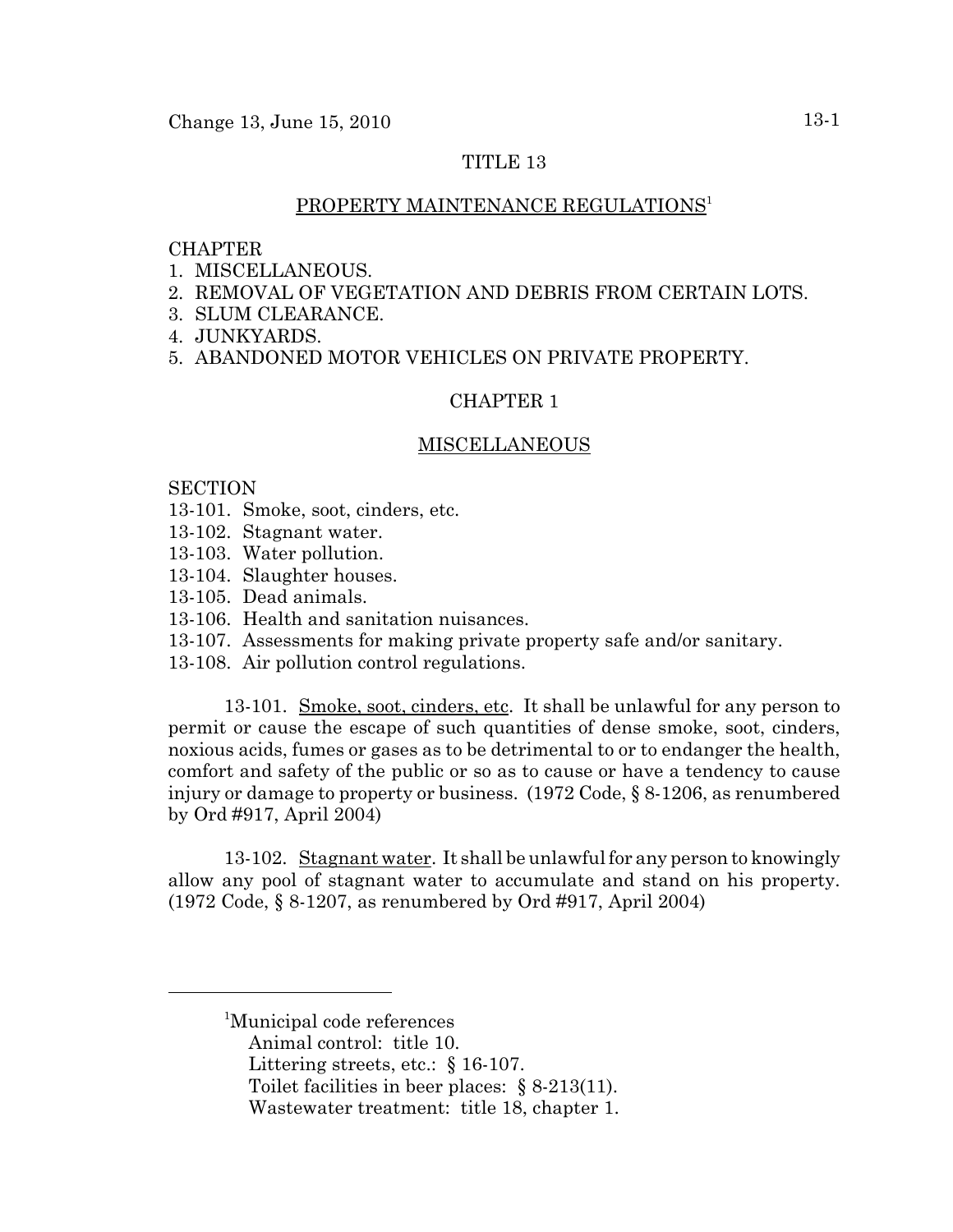Change 9, May  $18, 2004$  13-2

13-103. Water pollution. It shall be unlawful to pollute the water of any stream within the city or its police jurisdiction. (1972 Code, § 8-1208, as renumbered by Ord #917, April 2004)

13-104. Slaughter houses. It shall be unlawful to erect, maintain or operate any slaughter house within the corporate limits.  $(1972 \text{ Code}, \S 8-1209, \S 1209)$ as renumbered by Ord #917, April 2004)

13-105. Dead animals. Any person owning or having possession of any dead animal not intended for use as food shall promptly bury the same or notify the health officer and dispose of such animal in such manner as the health officer shall direct. (1972 Code, § 8-1210, as renumbered by Ord #917, April 2004)

13-106. Health and sanitation nuisances. It shall be unlawful for any person to permit any premises owned, occupied or controlled by him to become or remain in a filthy condition, or permit the use or occupation of same in such a manner as to create noxious or offensive smells and odors in connection therewith, or to allow the accumulation or creation of unwholesome and offensive matter or the breeding of flies, rodents or other vermin on the premises to the menace of the public health or the annoyance of people residing within the vicinity. (1972 Code, § 8-1211, as renumbered by Ord #917, April 2004)

13-107. Assessments for making private property safe and/or sanitary. When property owners or occupants, after reasonable notice from the city manager, refuse or fail to remove from sidewalks all accumulations of snow, ice, and earth or other nuisances or hazards to the public health and welfare; or fail to cut and remove obnoxious weeds; or fail to remove rubbish; or fail to clean and render sanitary or remove or abolish any closet or privy, the city manager may have such work performed and may thereupon assess the reasonable costs thereof against the abutting property.  $(1972 \text{ Code}, \S 8-1212)$ , as renumbered by Ord #917, April 2004)

13-108. Air pollution control regulations. It shall be unlawful and a violation of this section for any person to violate within the corporate limits any provision of the Tennessee Air Pollution Control Regulations as adopted by the Tennessee Air Pollution Control Board. Three (3) copies of these regulations are on file in the office of the city manager and are available for the use and inspection of the public. (1972 Code,  $\S$  8-1214, as renumbered by Ord #917, April 2004)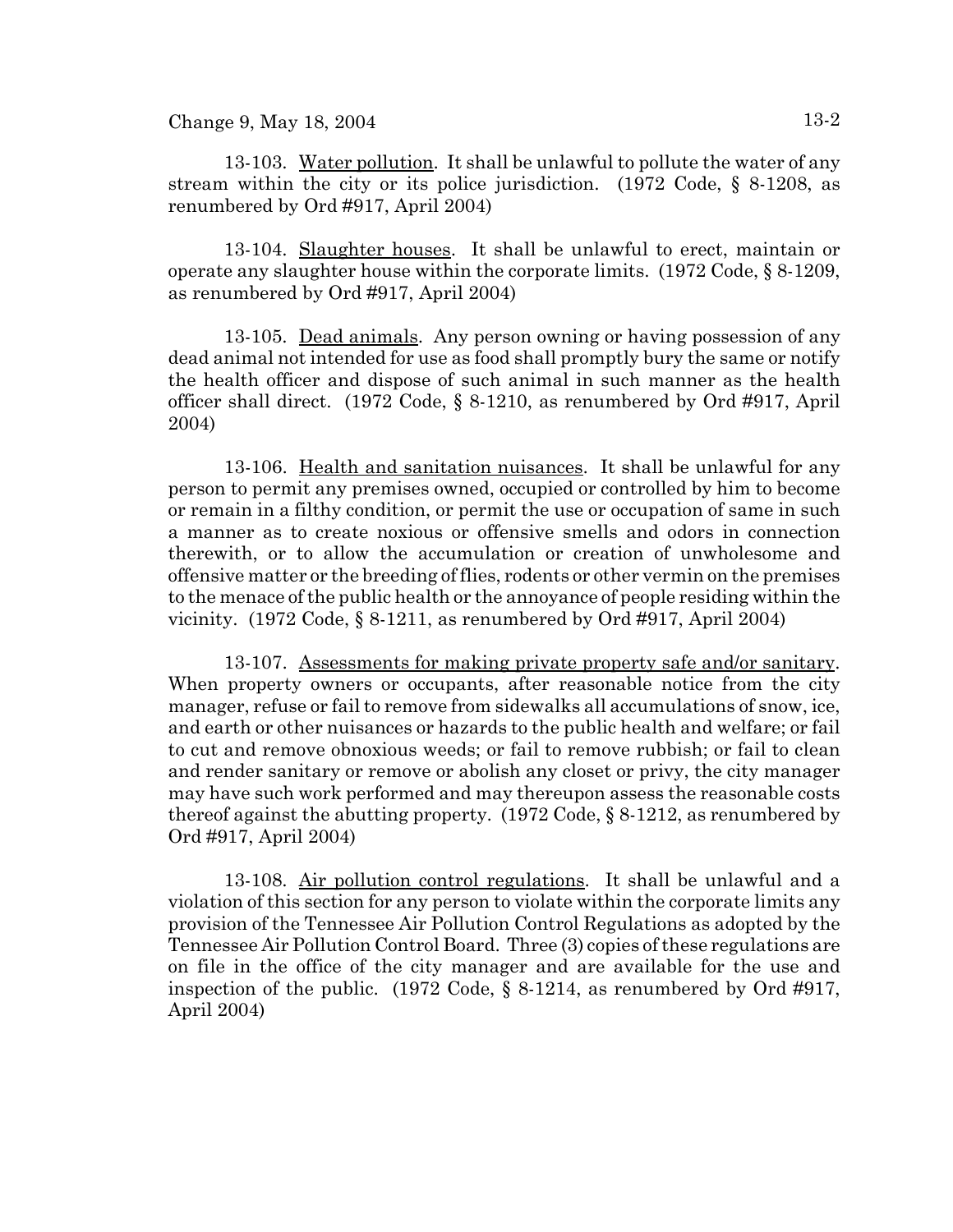## REMOVAL OF VEGETATION AND DEBRIS FROM CERTAIN LOTS

**SECTION** 13-201. Overgrown and dirty lots. 13-202--13-205. [Deleted.]

13-201. Overgrown and dirty lots. (1) Prohibition. Pursuant to the authority granted to municipalities under Tennessee Code Annotated, § 6-54-113, it shall be unlawful for any owner of record of real property to create, maintain, or permit to be maintained on such property the growth of trees, vines, grass, underbrush and/or the accumulations of debris, trash, litter, or garbage or any combination of the preceding elements so as to endanger the health, safety, or welfare of other citizens or to encourage the infestation of rats and other harmful animals.

(2) Designation of public officer or department. The board of commissioners shall designate an appropriate department or person to enforce the provisions of this section.

(3) Notice to property owner. It shall be the duty of the department or person designated by the board of commissioners to enforce this section to serve notice upon the owner of record in violation of subsection (1) above, a notice in plain language to remedy the condition within ten (10) days (or twenty (20) days if the owner of record is a carrier engaged in the transportation of property or is a utility transmitting communications, electricity, gas, liquids, steam, sewage, or other materials), excluding Saturdays, Sundays, and legal holidays. The notice shall be sent by United States Mail, addressed to the last known address of the owner of record. The notice shall state that the owner of the property is entitled to a hearing, and shall, at the minimum, contain the following additional information:

(a) A brief statement that the owner is in violation of § 13-201 of the City of Athens Municipal Code, which has been enacted under the authority of Tennessee Code Annotated, § 6-54-113, and that the property of such owner may be cleaned up at the expense of the owner and a lien placed against the property to secure the cost of the clean-up;

(b) The person, office, address, and telephone number of the department or person giving the notice;

(c) A cost estimate for remedying the noted condition, which shall be in conformity with the standards of cost in the city; and

(d) A place wherein the notified party may return a copy of the notice, indicating the desire for a hearing.

(4) Clean-up at property owner's expense. If the property owner of record fails or refuses to remedy the condition within ten (10) days after receiving the notice (twenty (20) days if the owner is a carrier engaged in the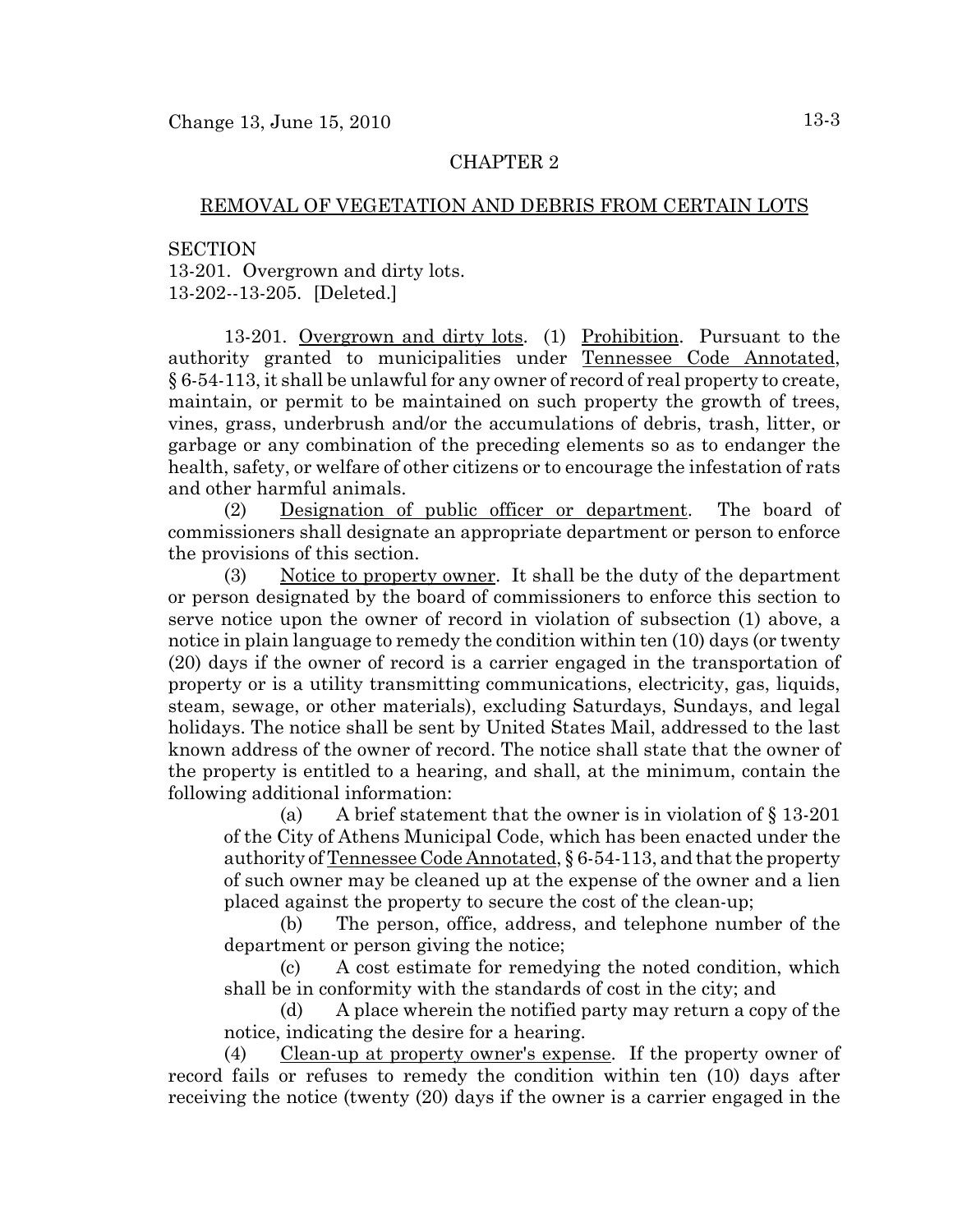transportation of property or is a utility transmitting communications, electricity, gas, liquids, steam, sewage, or other materials), the department or person designated by the board of commissioners to enforce the provisions of this section shall immediately cause the condition to be remedied or removed at a cost in conformity with reasonable standards, and the costs thereof shall be assessed against the owner of the property. The city may collect the costs assessed against the owner through an action for debt filed in any court of competent jurisdiction. The city may bring one (1) action for debt against more than one (1) or all of the owners of properties against whom such costs have been assessed, and the fact that multiple owners have been joined in one (1) action shall not be considered by the court as a misjoinder of parties. Upon the filing of the notice with the office of the register of deeds in county, the costs shall be a lien on the property in favor of the municipality, second only to liens of the state, county, and municipality for taxes, any lien of the municipality for special assessments, and any valid lien, right, or interest in such property duly recorded or duly perfected by filing, prior to the filing of such notice. These costs shall be placed on the tax rolls of the municipality as a lien and shall be added to property tax bills to be collected at the same time and in the same manner as property taxes are collected. If the owner fails to pay the costs, they may be collected at the same time and in the same manner as delinquent property taxes are collected and shall be subject to the same penalty and interest as delinquent property taxes.

(5) Clean-up of owner-occupied property. When the owner of an owner-occupied residential property fails or refuses to remedy the condition within ten (10) days after receiving the notice, the department or person designated by the board of commissioners to enforce the provisions of this section shall immediately cause the condition to be remedied or removed at a cost in accordance with reasonable standards in the community, with these costs to be assessed against the owner of the property. The provisions of subsection (4) shall apply to the collection of costs against the owner of an owner-occupied residential property except that the municipality must wait until cumulative charges for remediation equal or exceed five hundred dollars (\$500.00) before filing the notice with the register of deeds and the charges becoming a lien on the property. After this threshold has been met and the lien attaches, charges for costs for which the lien attached are collectible as provided in subsection (4) for these charges.

(6) Appeal. The owner of record who is aggrieved by the determination and order of the public officer may appeal the determination and order to the board of commissioners. The appeal shall be filed with the city recorder within ten (10) days following the receipt of the notice issued pursuant to subsection (3) above. The failure to appeal within this time shall, without exception, constitute a waiver of the right to a hearing.

(7) Judicial review. Any person aggrieved by an order or act of the board of commissioners under subsection (4) above may seek judicial review of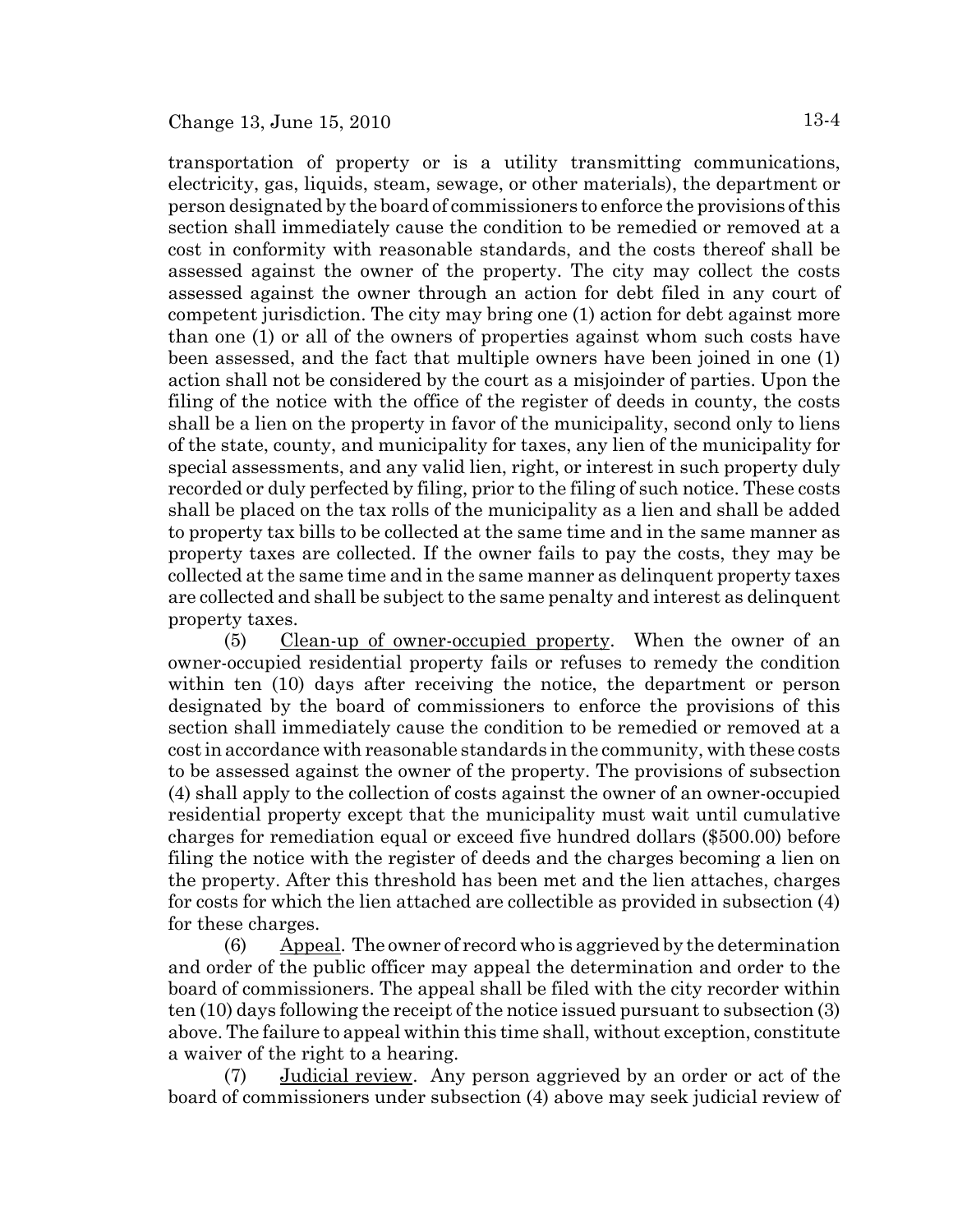Change 13, June 15, 2010 13-5

the order or act. The time period established in subsection (3) above shall be stayed during the pendency of judicial review.

(8) Supplemental nature of this section. The provisions of this section are in addition and supplemental to, and not in substitution for, any other provision in the municipal charter, this municipal code of ordinances or other applicable law which permits the city to proceed against an owner, tenant or occupant of property who has created, maintained, or permitted to be maintained on such property the growth of trees, vines, grass, weeds, underbrush and/or the accumulation of the debris, trash, litter, or garbage or any combination of the preceding elements, under its charter, any other provisions of this municipal code of ordinances or any other applicable law. (1972 Code, § 8-601, as replaced by Ord. #984, March 2010)

13-202. [Deleted.] (1972 Code, § 8-602, as deleted by Ord. #984, March 2010)

13-203. [Deleted.] (1972 Code, § 8-603, as deleted by Ord. #984, March 2010)

13-204. [Deleted.] (1972 Code, § 8-604, as deleted by Ord. #984, March 2010)

13-205. [Deleted.] (1972 Code, § 8-605, as deleted by Ord. #984, March 2010)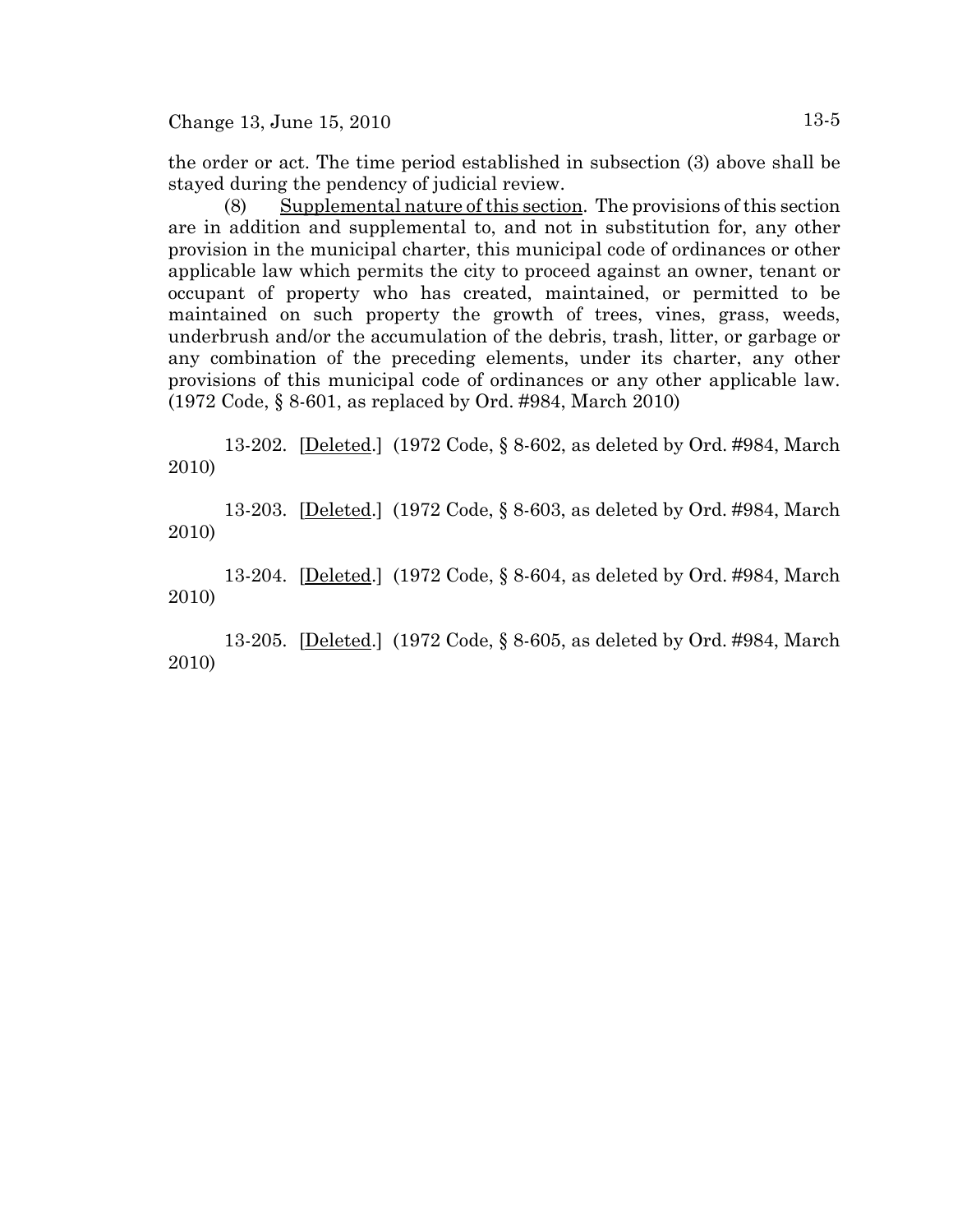# SLUM CLEARANCE

# **SECTION**

13-301. Title.

13-302. Definitions.

13-303. Existence of structures unfit for human habitation.

13-304. City manager designated to act.

13-305. Institution of action and notification by city manager.

13-306. Determination of and further notice by city manager.

13-307. Failure of owner to comply to vacate and repair.

13-308. Failure of owner to remove or demolish.

13-309. Creation of lien and payment into court.

13-310. Conditions rendering structure unfit for human habitation.

13-311. Service of complaints or orders.

13-312. Enjoining enforcement of order.

13-313. Powers given the city manager.

13-301. Title. This chapter shall be known and may be cited as the City of Athens "Slum Clearance Ordinance." (1972 Code, § 4-801)

13-302. Definitions. The following terms whenever used or referred to in this chapter shall have the following respective meanings for the purposes of this chapter, unless a different meaning clearly appears from the context:

(1) "Municipality" shall mean the City of Athens, Tennessee.

(2) "Governing body" shall mean the Athens City Council.

(3) "Public officer" shall mean the city manager or his designated agent who is authorized by this chapter to exercise the powers prescribed by this chapter.

(4) "Public authority" shall mean any officer who is in charge of any department or branch of government of the municipality or state relating to health, fire, building regulations, or other activities concerning structures in the municipality.

(5) "Owner" shall mean the holder of the title in fee simple and every mortgagee of record.

(6) "Parties in interest" shall mean all individuals, associations, corporations and others who have interests of record in a structure and any who are in possession thereof.

(7) "Structure" shall mean any building or structure or part thereof, used and occupied for human habitation or by the public in general or intended to be so used, and includes any outhouses and appurtenances belonging thereto or usually enjoyed therewith. (1972 Code, § 4-802)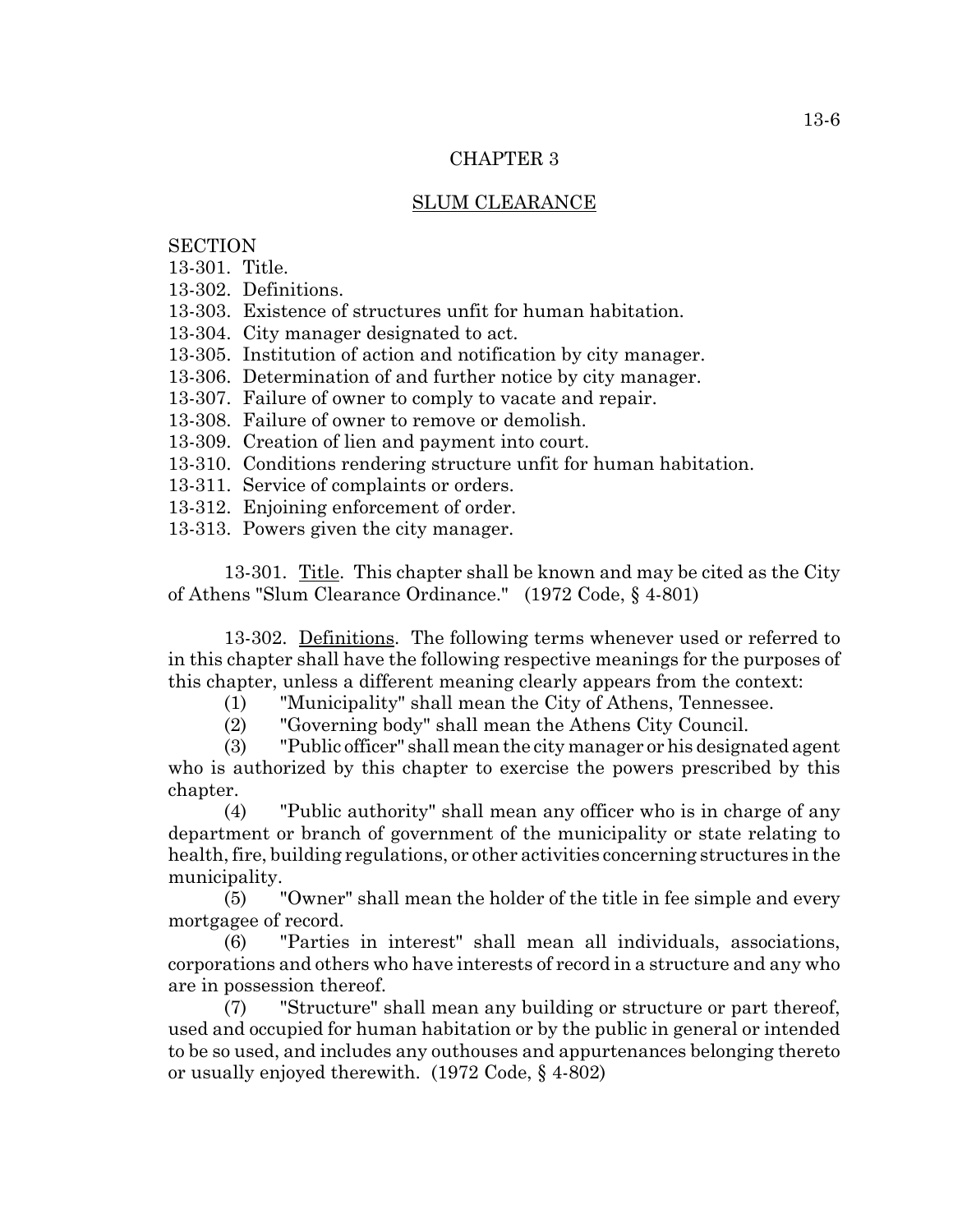13-303. Existence of structures unfit for human habitation. There exists in the City of Athens structures which are unfit for human habitation, due to dilapidation, defects increasing the hazards of fire, accident or other calamities; lack of ventilation, light or sanitary facilities or due to other conditions rendering such structures unsafe or unsanitary or dangerous or detrimental to the welfare of the residents of the City of Athens. (1972 Code, § 4-803)

13-304. City manager designated to act. The city manager is designated as the public officer of the City of Athens who is to exercise the powers herein prescribed. (1972 Code, § 4-804)

13-305. Institution of action and notification by city manager. Whenever a petition is tiled with the city manager by a public authority or by at least five (5) residents of the City of Athens charging that any structure is unfit for human habitation, or use in general, or whenever it appears to the city manager (on his own motion) that any structure is unfit for human habitation or use, the city manager shall, if after making a preliminary investigation, such investigation discloses a basis for such charges, issue and cause to be served upon the owner of the parties in interest of such structure, a complaint stating the charges in that respect and containing a notice that a hearing will be held before the city manager (or his designated agent) at a time and place therein fixed not less than ten (10) days nor more than thirty (30) days after the serving of said complaint; that the owners and parties in interest shall be given the right to file an answer to the complaint and to appear in person or otherwise and give testimony at the place and time fixed in the complaint; and the rules of evidence prevailing in courts of law or equity shall not be controlling in hearings before the city manager or his designated agent. As contained herein, "public authority" shall mean any officer who is in charge of any department or branch of the government of the City of Athens or the State of Tennessee relating to health, fire, building regulations, or other activities concerning structures in the City of Athens. (1972 Code, § 4-805)

13-306. Determination of and further notice by city manager. If, after such notice and hearing as above prescribed, the city manager determines that the structure under consideration is unfit for human habitation, or public use, he shall state in writing his findings of fact in support of such determination, and shall issue and cause to be served upon the owner thereof an order:

(1) If the repair, alteration, or improvement of the said structure can be made at a reasonable cost in relation to the value of the structure requiring the owner within the time specified in the order to repair, alter, or improve such structure to render it fit for human habitation or public use or if not adequately repaired, altered or improved within the time specified in the order to vacate and close the structure as a human habitation; or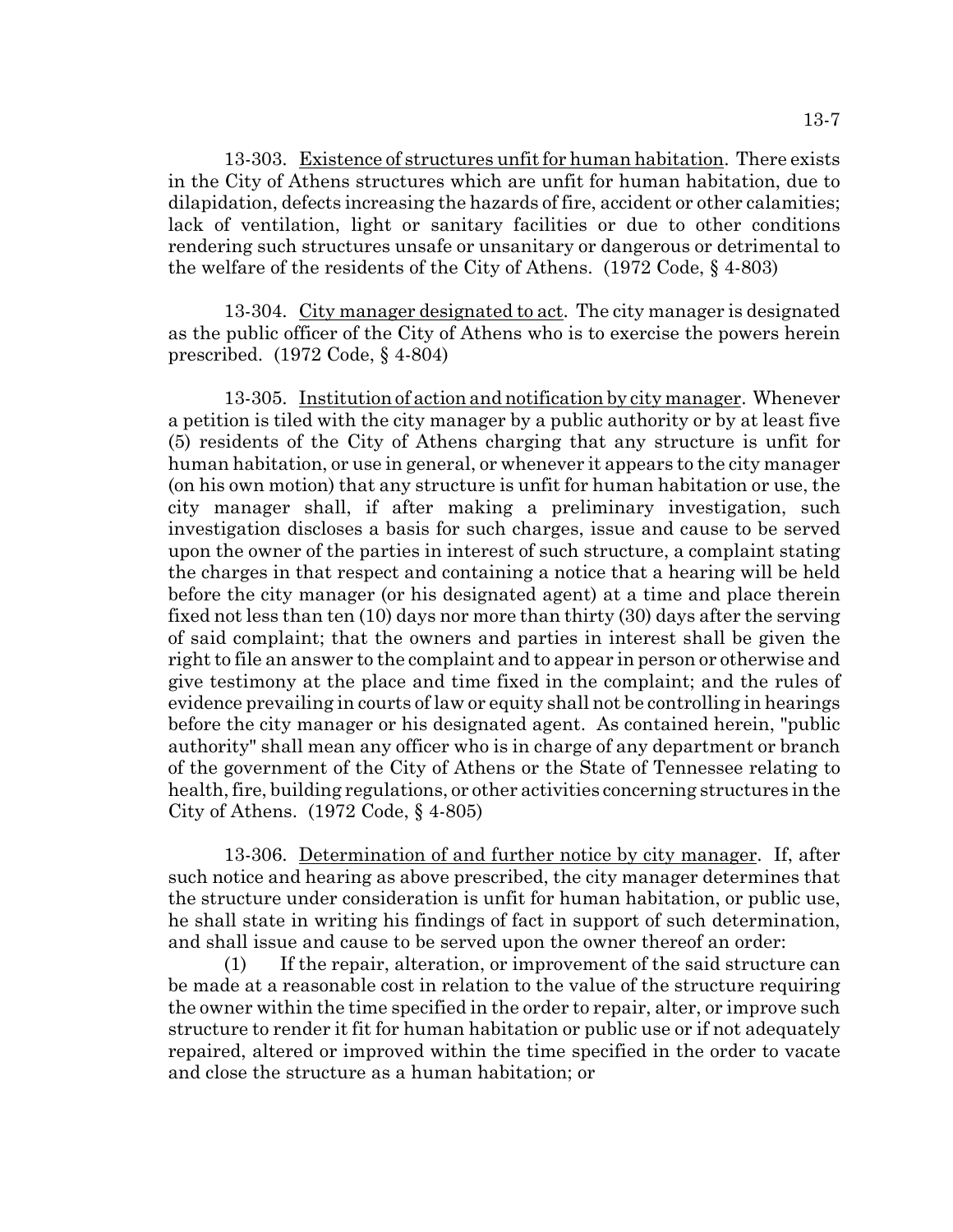(2) If the repair, alteration or improvement of the said structure cannot be made at a reasonable cost in relation to the value of the structure requiring the owner within the time specified in the order to remove or demolish such structure. Rebuilding in violation of existing zoning ordinances will not be permitted.

The city manager shall determine the value of the structure in question existing on the land and the value of the land, it self, not to be considered, and if the structure can be made to conform to such standards as will make it properly habitable by an expenditure of not more than fifty percent (50%) of said value, the order referred to in the preceding paragraph shall contain the first alternative. If an expenditure of more than fifty percent (50%) of the value just referred to would be necessary to make the structure properly habitable, the order in the preceding paragraph shall contain the second alternative. (1972 Code, § 4-806)

13-307. Failure of owner to comply to vacate and repair. If the owner fails to comply with the order under part  $(1)$  of  $\S$  13-306, the city manager may cause such structure to be repaired, altered or improved or be vacated and closed; and in such event the city manager may cause to be posted on the main entrance of any structure so closed a placard with the following words: "This building is unfit for human habitation; the use or occupation of this building for human habitation is prohibited and unlawful." (1972 Code, § 4-807)

13-308. Failure of owner to remove or demolish. If the owner fails to comply with an order as set forth in part  $(2)$  of  $\S$  13-306, the city manager may cause such structure to be removed or demolished. (1972 Code, § 4-808)

13-309. Creation of lien and payment into court. The amount of the cost of such repairs, alterations or improvements or vacating and closing or removal or demolition by the city manager shall be a lien against the real property on which such cost was incurred. If the structure is removed or demolished by the city manager, he shall sell the materials of such structure and shall credit the proceeds of such sale against the cost of the removal or demolition and any balance remaining shall be deposited in the chancery court by the city manager, shall be secured in such manner as may be directed by such court and shall be disbursed by such court to the person found to be entitled thereto by final order or decree of such court, provided however, that nothing in this section shall be construed to impair or limit in any way the power of the City of Athens to define and declare nuisances and to cause their removal or abatement by summary proceedings or otherwise. (1972 Code, § 4-809)

13-310. Conditions rendering structure unfit for human habitation. In addition to the other standards set forth in this chapter, the city manager or his authorized agent may determine that a structure is unfit for human habitation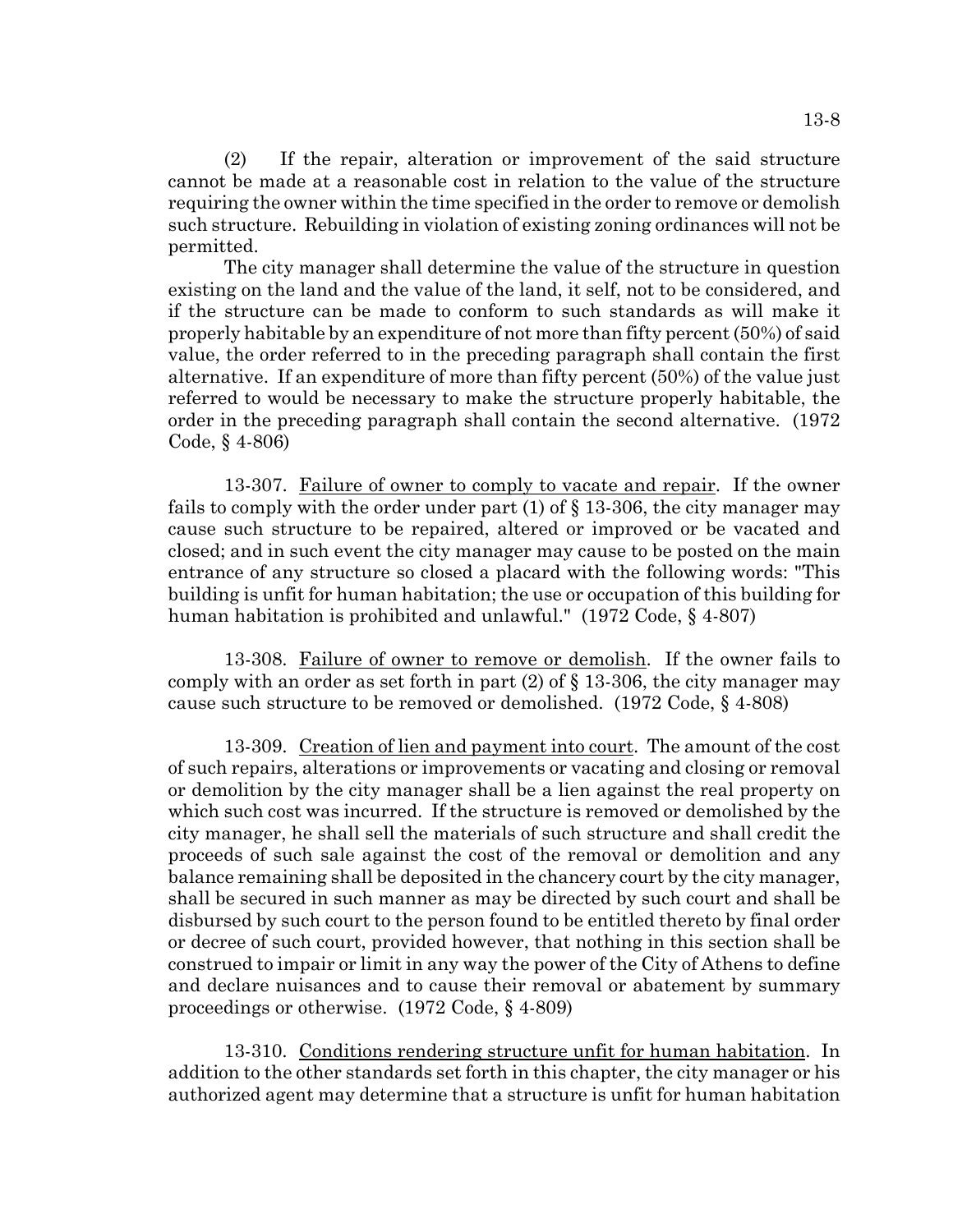or public use if he finds that conditions exist in such structure which are dangerous or injurious to the health, safety or morals of the occupants of such structures, the occupants of neighboring dwellings or other residents of the city; such conditions may include the following (but without limiting the generality of the foregoing): Defects in increasing the hazards of fire, accident or other calamities, lack of adequate ventilation, light or sanitary facilities; dilapidation; disrepair; structural defects; and uncleanliness. (1972 Code, § 4-810)

13-311. Service of complaints or orders. Complaints or orders issued by the city manager pursuant to the requirements of this chapter shall be served upon persons either personally or by registered mail, but if the whereabouts of such persons is unknown and the same cannot be ascertained by the city manager in the exercise of reasonable diligence and the said city manager or his authorized agent shall make affidavit to that effect, then the serving of such complaint or order upon such persons may be made by publishing the same once each week for two (2) consecutive weeks in a newspaper printed and published in the city. A copy of such complaint or order shall be posted in a conspicuous place on the premises affected by the complaint or order. A copy of such complaint or order shall also be filed for record in the register's office of the county in which the structure is located and such filing of the complaint or order shall have the same force and effect as other lis pendens notices provided by law. (1972 Code, § 4-811)

13-312. Enjoining enforcement of order. Any person affected by an order issued by the city manager or his authorized agent may file a bill in the chancery court for an injunction restraining the said manager from carrying out the provisions of the order and the court may, upon the filing of such bill, issue a temporary injunction restraining the said manager pending the final disposition of the cause; provided, however, that within sixty (60) days after the posting, and service of the order of the city manager, such persons shall file such bill in the court. Hearings shall be had by the court on such bills within twenty (20) days or as soon thereafter as possible, and shall be given preference over other matters on the court's calendar.

The court shall hear and determine the issue raised and shall enter such final order or decree as law and justice may require. In all such proceedings, the finding of the city manager as to facts, if supported by evidence, shall be conclusive. Costs shall be in the discretion of the court. The remedies herein provided shall be exclusive remedies and no person affected by an order of the city manager shall be entitled to recover any damages for action taken pursuant to any order of the city manager, or because of non-compliance by such person with any order of the city manager. (1972 Code, § 4-812)

13-313. Powers given the city manager. The city manager is authorized to exercise such powers as may be necessary or convenient to carry out and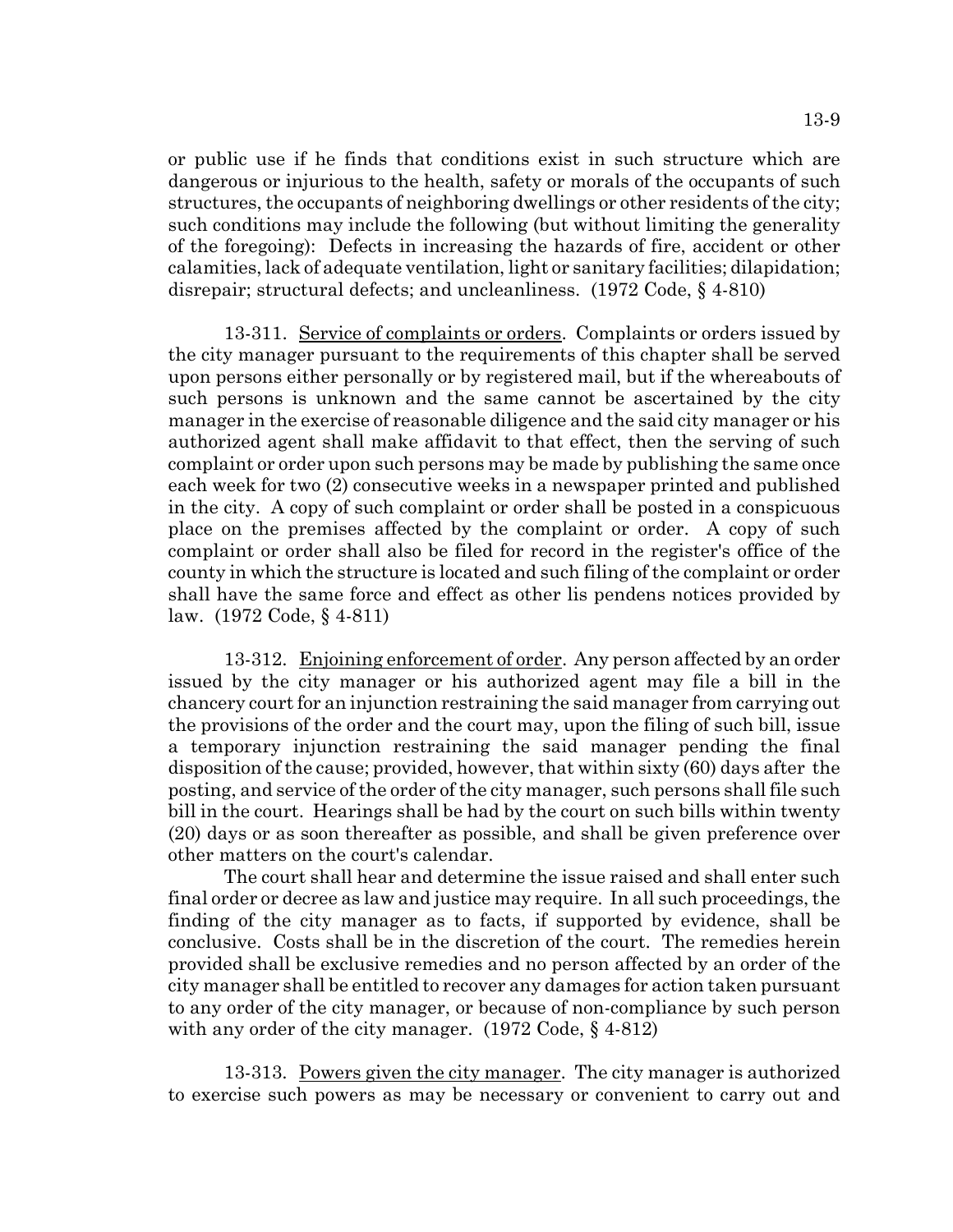effectuate the purposes and provisions of this chapter including the following powers in addition to others herein granted:

(1) To investigate or have investigated the structure conditions in the city in order to determine which structures therein are unfit for human habitation.

(2) To administer oaths, affirmations, examine witnesses and receive evidence.

(3) To enter upon premises for the purposes of making examinations provided that such entries shall be made in such manner as to cause the least possible inconvenience to the persons in possession.

(4) To appoint and fix the duties of such officers, agents and employees as he deems necessary to carry out the purposes of this chapter.

(5) To delegate any of his functions and powers under this chapter to such officers and agents as he may designate. (1972 Code, § 4-813)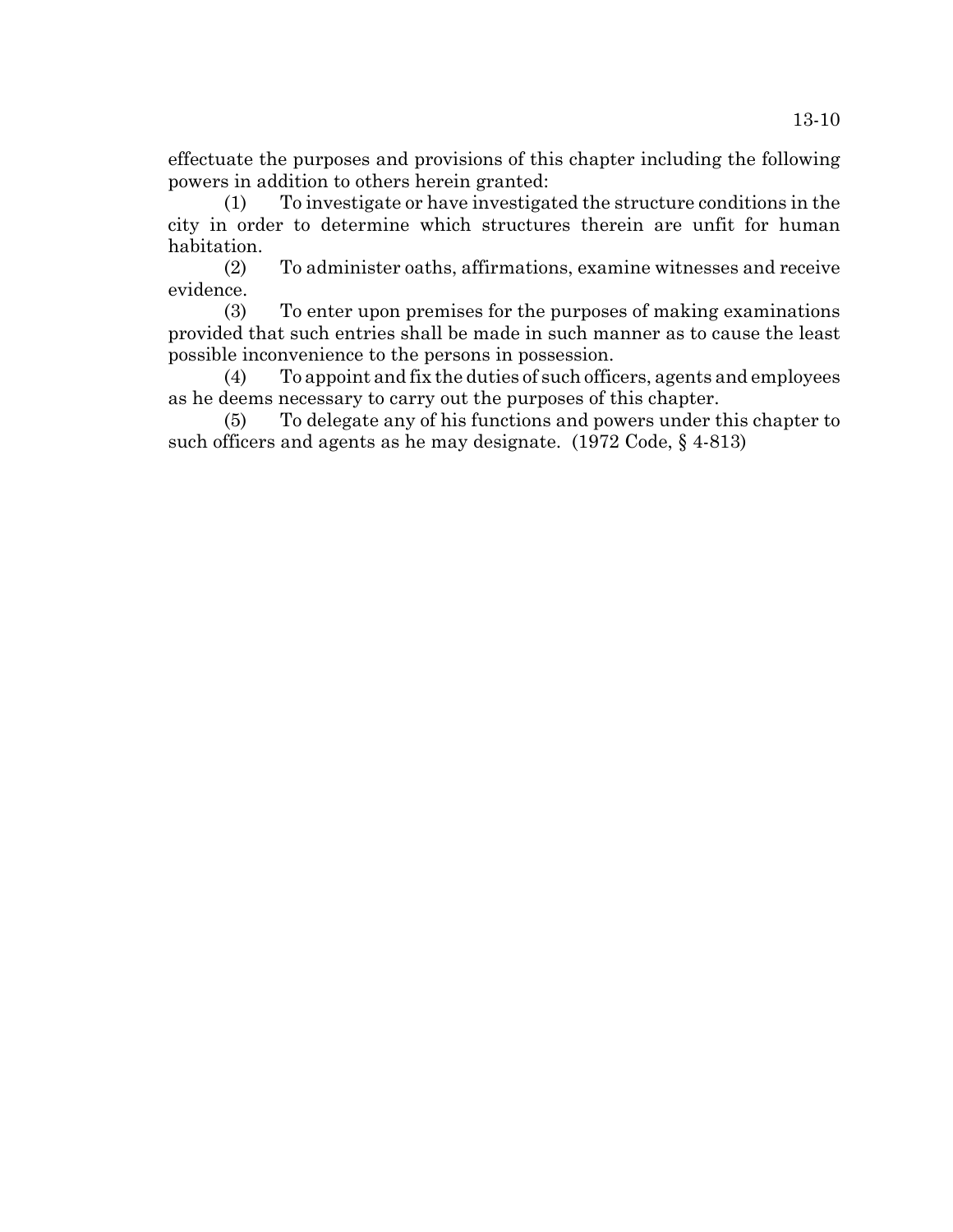### JUNKYARDS

**SECTION** 13-401. Junkyards.

13-401. Junkyards.<sup>1</sup> All junkyards within the City of Athens, Tennessee, shall be operated and maintained subject to the following regulations:

(1) All junk stored or kept in such yards shall be so kept that it will not catch and hold water in which mosquitoes may breed and so that it will not constitute a place or places in which rats, mice, or other vermin may be harbored, reared or propagated.

(2) All such junkyards shall be enclosed within close fitting plank or metal solid fences touching the ground on the bottom and being not less than six (6) feet in height, such fence to be built so that it will be impossible for stray cats and/or stray dogs to have access to such junkyards.

(3) Such yards shall be so maintained as to be in a sanitary condition and so as not to be a menace to the public health or safety. (1972 Code, § 8-1213)

<sup>1</sup> State law reference

The provisions of this section were taken substantially from the Bristol ordinance upheld by the Tennessee Court of Appeals as being a reasonable and valid exercise of the police power in the case of Hagaman v. Slaughter, 49 Tenn. App. 338, 354 S.W.2d 818 (1961).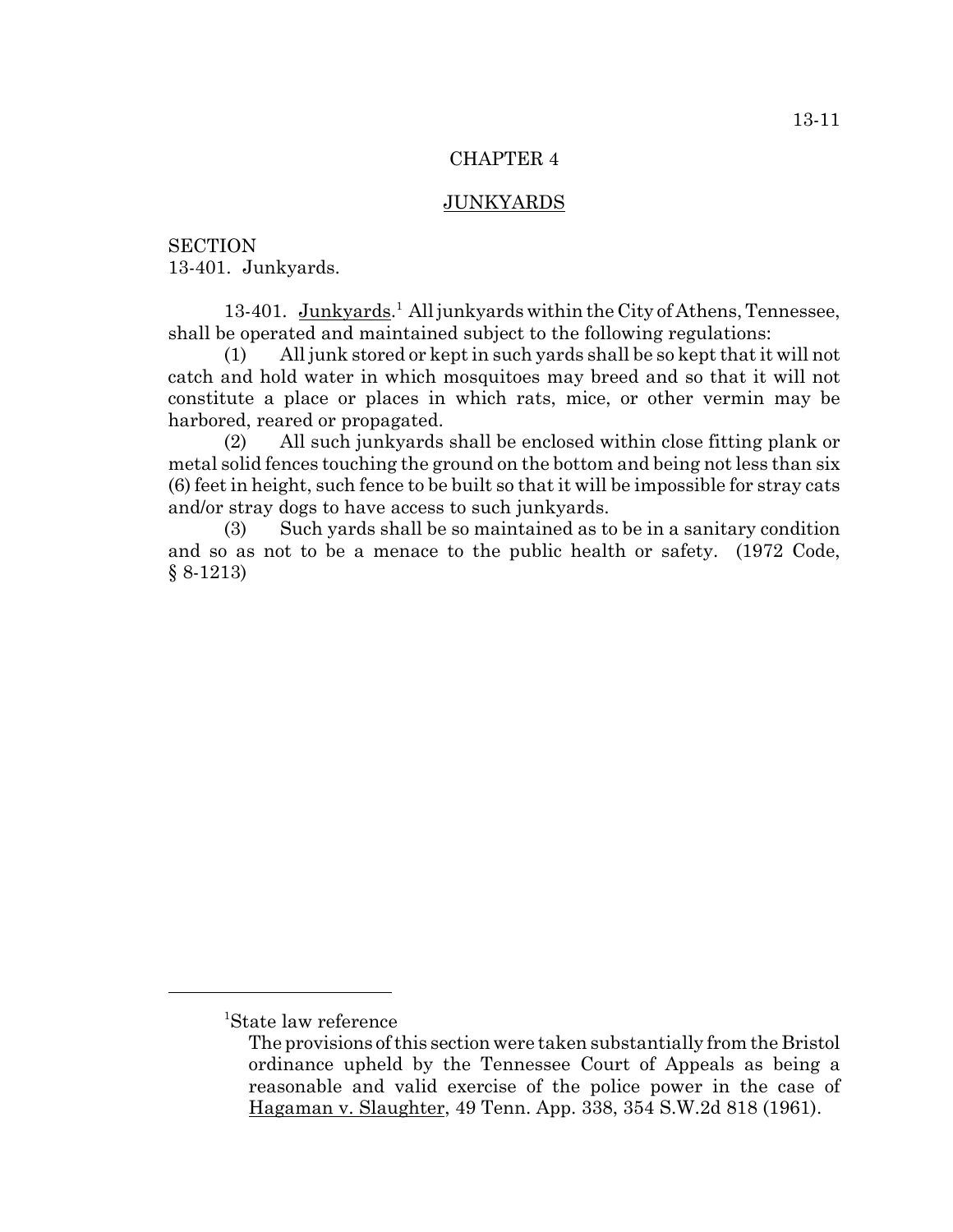## ABANDONED MOTOR VEHICLES ON PRIVATE PROPERTY

#### **SECTION**

- 13-501. Declaration of purpose of chapter.
- 13-502. Storage on private property restricted.
- 13-503. Removal required.
- 13-504. Notice to remove.
- 13-505. Refusal to remove.
- 13-506. Removal by city.
- 13-507. Entry to remove; removal by owner.

13-501. Declaration of purpose of chapter. In enacting this chapter, the council finds and declares that the accumulation and storage of abandoned, wrecked, junked, partially dismantled, or inoperative motor vehicles, on private property, which motor vehicles are in the nature of rubbish and unsightly debris, violates, in many instances, the zoning regulations of the city and constitutes a nuisance detrimental to the health, safety, and welfare of the community in that such conditions tend to interfere with the enjoyment of and reduce the value of private property; invite plundering, create fire hazards and other safety and health hazards to minors as well as adults, interfere with the comfort and well being of the public and create, extend, and aggravate urban blight, and that the public health, safety, and general welfare require that such conditions be regulated, abated, and prohibited. (1972 Code, § 8-701)

13-502. Storage on private property restricted. It shall be unlawful to park, store, or leave, or to permit the parking or storing of any licensed or unlicensed motor vehicle of any kind, for a period in excess of 72 hours, when such vehicle is in a rusted, wrecked, junked, partially dismantled, inoperative, or abandoned condition, whether attended or not, upon any private property within the city unless the same is completely enclosed within a building or unless it is in connection with a business enterprise operated in a lawful place and manner and licensed as such, when necessary to the operation of such business enterprise. (1972 Code, § 8-702)

13-503. Removal required. The accumulation and storage of one or more such motor vehicles in violation of the provisions of this chapter shall constitute rubbish and debris and a nuisance detrimental to the health, safety, and general welfare of the inhabitants of the city. It shall be the duty of the registered owner of such motor vehicle and it shall also be the duty of the person in charge or control of the private property upon which such motor vehicle is located, whether as owner, tenant, occupant, lessee, or otherwise, to remove the same to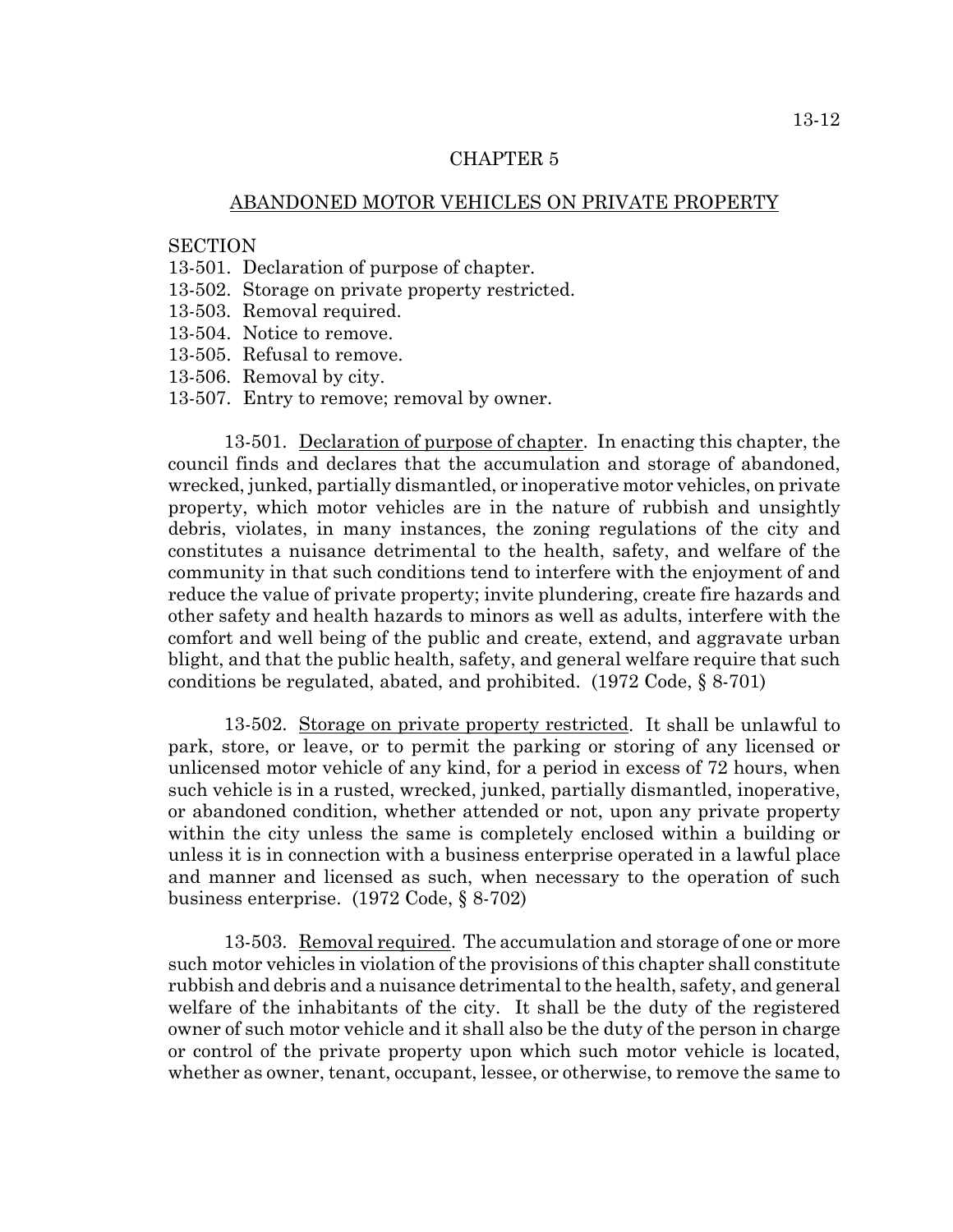a place of lawful storage, or to have the motor vehicle housed within a building where it will not be visible from the street. (1972 Code, § 8-703)

13-504. Notice to remove. Whenever there is reasonable grounds to believe that a violation of the provisions of this chapter exists, the chief of police shall give, or cause to be given, written notice to the registered owner of any motor vehicle which is in violation of this chapter, or shall give such notice to the owner or person in lawful possession or control of the private property upon which such motor vehicle is located, or shall give such notice to both the registered owner and to the owner or person in lawful possession or control of such private property that said motor vehicle violates the provisions of this chapter, and demand that said motor vehicle be removed to a place of lawful storage within 72 hours, or that within 72 hours, the same be housed in a building where it will not be visible from the street. Service of such notice shall be by mail duly posted. (1972 Code, § 8-704)

13-505. Refusal to remove. Any person who fails, neglects, or refuses to remove the abandoned, wrecked, junked, partially dismantled, or inoperative motor vehicle or house the same and abate said nuisance is accordance with the notice as provided herein, shall be in violation of the provisions of this chapter and shall be guilty of a misdemeanor. (1972 Code, § 8-705)

13-506. Removal by city. In addition to and not in lieu of any other procedure prescribed in this chapter or in this code for removal of abandoned motor vehicles from private property, if the registered owner of any motor vehicle which is in violation of this chapter or the owner or person in lawful possession or control of the private property upon which the same is located shall fail, neglect, or refuse to remove or house such abandoned, wrecked, junked, partially dismantled, or inoperative motor vehicle in accordance with the notice given pursuant to the provisions of this chapter, the chief of police may remove and dispose of such motor vehicle in the manner provided for by Tennessee Code Annotated, title 55, chapter 16, particularly §§ 55-16-104, 55-16-105, and 55-16-106. He may thereafter maintain an action in the name of the city, in the appropriate court, against any person or persons upon whom notice was served as required by this chapter to recover the costs of removing and disposing of such motor vehicle in the event the proceeds of any sale thereof shall be insufficient to recover such costs. (1972 Code, § 8-706)

13-507. Entry to remove; removal by owner. The chief of police, any regularly employed and salaried officer of the police department of the city, contracting agents of the"City of Athens, and employees of such contracting agents, and authorized officers, employees, and agents of the City of Athens, and each of them, are hereby expressly authorized to enter upon private property for the purpose of enforcing the provisions of this chapter. It shall be unlawful for